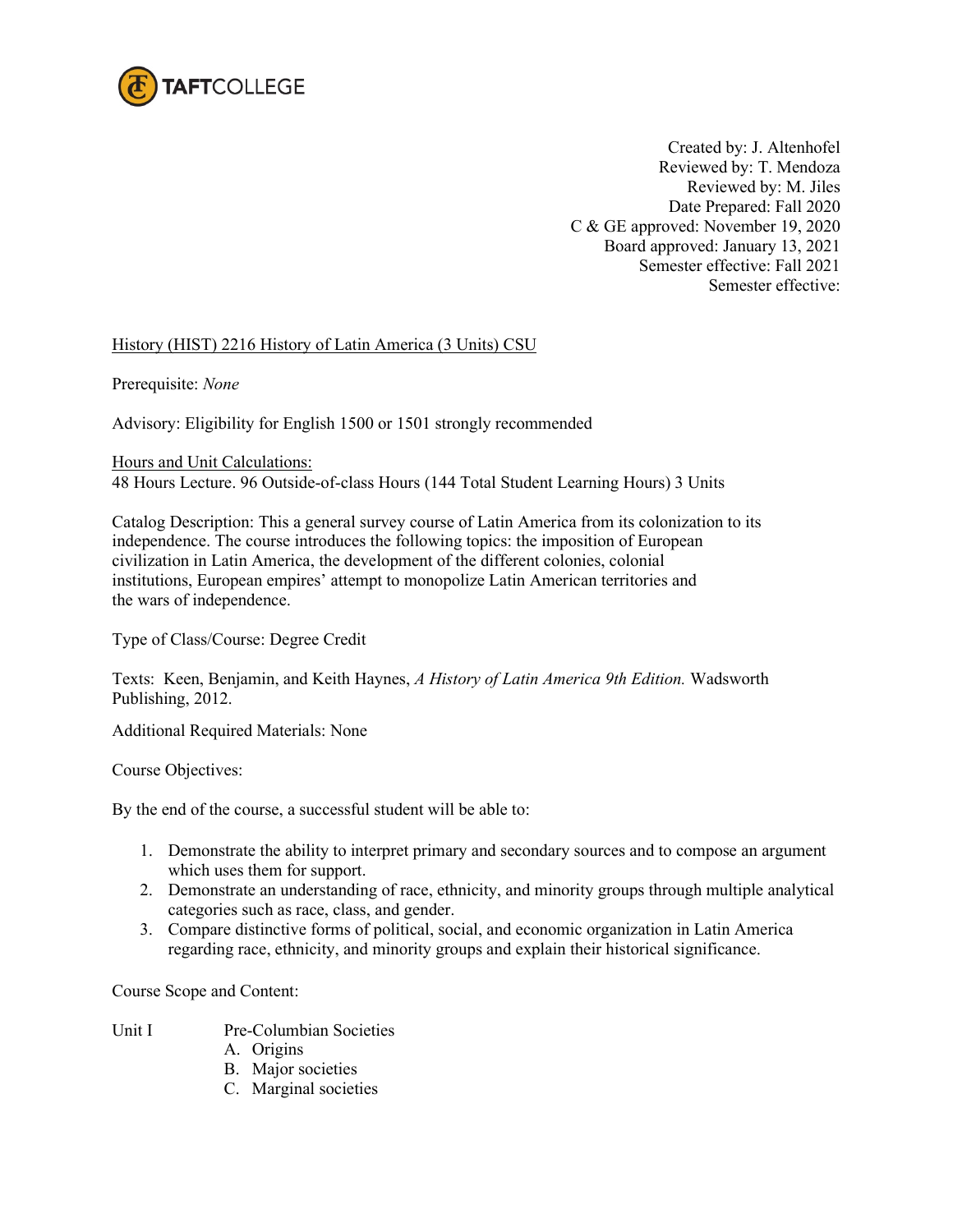

| Unit II              | The New World-Spanish<br>A. Encounters<br>B. Portuguese and Spanish Exploration<br>C. Conquest<br>D. Colonial Administrative Systems: The Catholic Church and the Encomendia                    |
|----------------------|-------------------------------------------------------------------------------------------------------------------------------------------------------------------------------------------------|
| Unit III             | European Rivals and Colonial Systems<br>A. Portuguese-Brazil<br>B. French-Canada<br>C. British-Eastern America<br>D. Dutch-New Netherlands and Brazil                                           |
| Unit IV              | Eighteenth Century in Latin America<br>A. Bourbon Reforms in Latin America<br>B. Colonial Culture and Enlightenment<br>C. Slavery<br>D. Early Revolts of the Masses                             |
| Unit V               | Portuguese Brazil<br>A. Foreign Challenges<br><b>B.</b> Labor Policies<br>C. Churches and Indians<br>D. Masters and Slaves                                                                      |
| Unit VI              | Independence in Latin America<br>A. Background and Precursors<br>B. Independence of Mexico<br>C. Brazilian Experience<br>D. Caribbean and South American Campaigns<br>E. Key Historical Figures |
|                      | Learning Activities Required Outside of Class                                                                                                                                                   |
| doing the following: | The students in the class will spend a minimum of 6 hours per week outside of the regular class time                                                                                            |

- 1. Reading text, taking notes on text, studying text
- 2. Completing written work including reading responses, discussions, and/or research papers.

Methods of Instruction

- 1. Lectures
- 2. Discussion
- 3. Class presentations
- 4. Group projects

Methods of Evaluation

- 1. Substantial writing assignments, including:
	- a. Essay exams